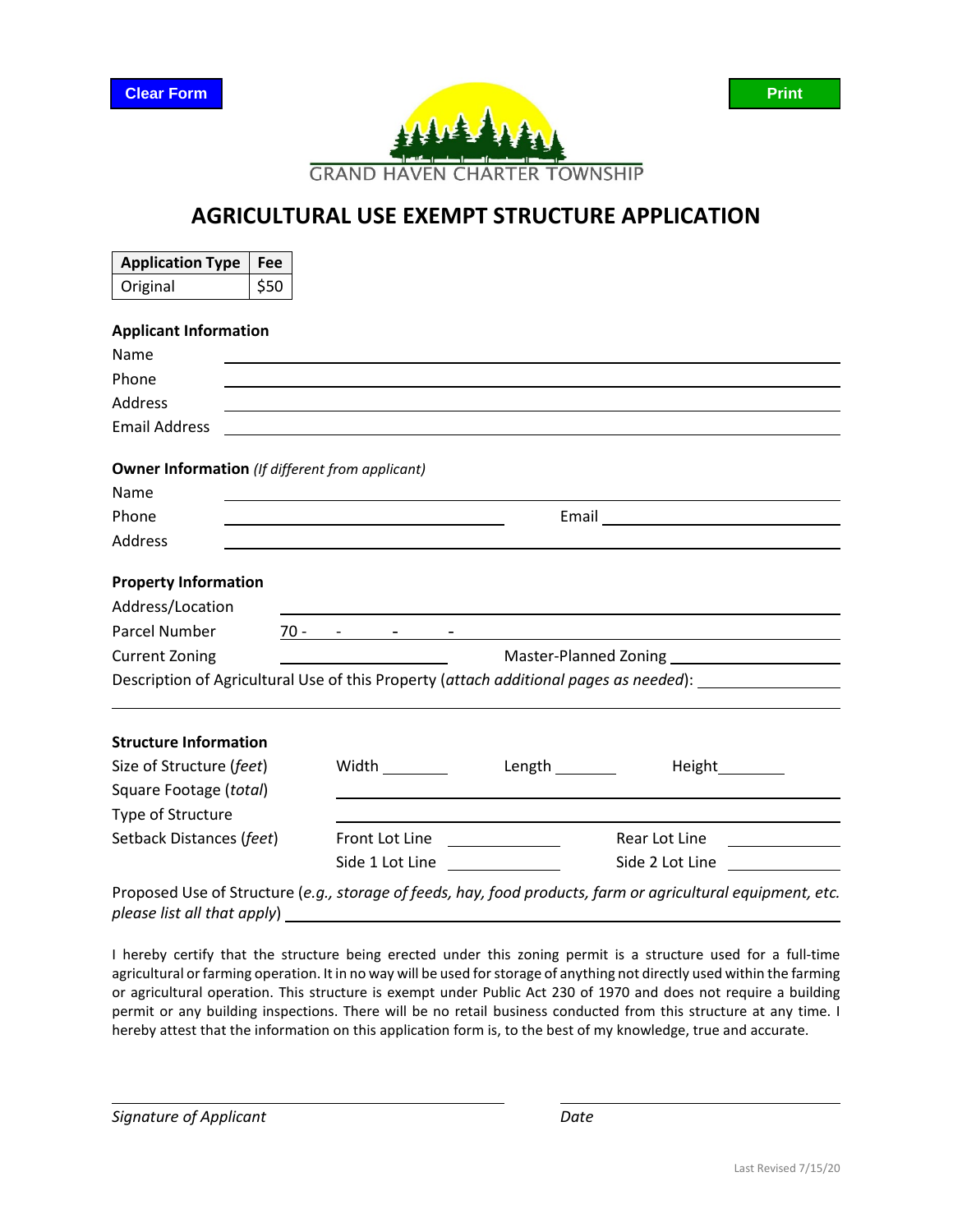

## **AGRICULTURAL USE EXEMPT STRUCTURE AFFIDAVIT**

## **NOTICE OF INTENT – CONSTRUCTION AND USE OF AGRICULTURAL BUILDING**

By signing this Affidavit, I *imitially state and affirm the following statements*.

- 1. I am of lawful age and under no disability which precludes my ability to understand and execute this Affidavit.
- 2. I am the owner of the following-described lands (the "Property"):

Property Parcel Number:

Address of Property:

Legal Description of Property:

3. Type and Size of the Proposed Building (*or Building Expansion*):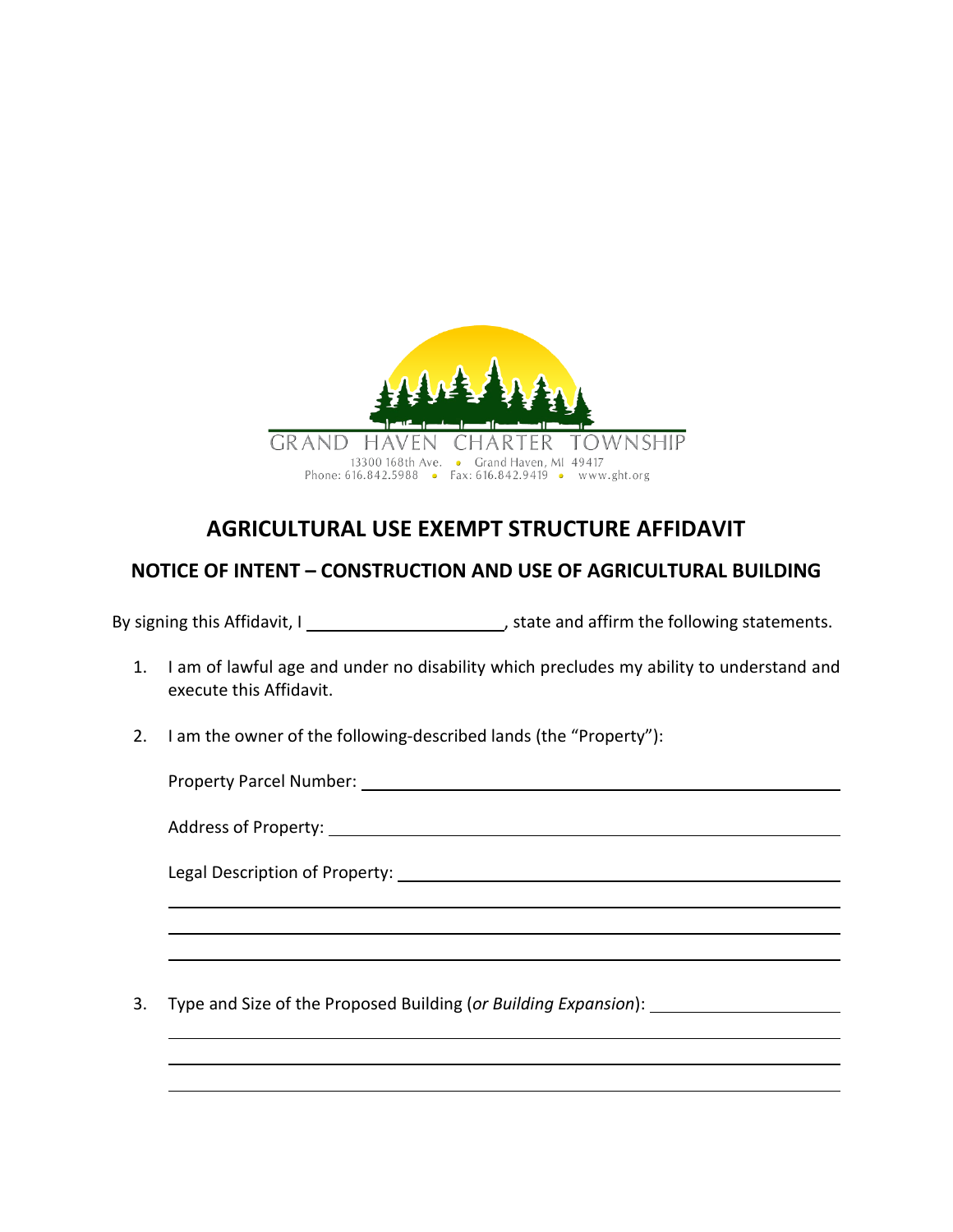- 4. List the specific Farm and Agricultural Uses for the Proposed Building:
- 5. List the Items, Equipment, and Vehicles to be stored in the Building (*both those for Farm/Agricultural Use and for Nonfarm/Agricultural Use*) and other Farming or Agricultural Uses of the Building: \\corresponding \\corresponding \\corresponding \\corresponding \\corresponding \\corresponding \\corresponding \\corresponding \\corresponding \\corresponding \\corresponding \\correspon
- 6. Describe the Agricultural or Farm Uses occurring outdoors on the Parcel where the Building is/will be located:
- 7. On , 20 , I have been issued Zoning Permit No. P by Grand Haven Charter Township for the construction of a building on the Property which will be used for agricultural purposes only as provided in the Grand Haven Charter Township Zoning Ordinance and in State of Michigan law. It is therefore understood and represented to be true by the owner that:
	- A. The accessory building is for the storage of agricultural equipment and products which are incidental to the agricultural use of the land on which structure is proposed to be erected.
	- B. No portion of the accessory building is to be used for retail trade.
	- C. No portion of the accessory building is to be used for the storage of personal property that is not related to the agricultural use of the land on which it is located. No personal machinery, equipment, travel trailers, recreational vehicles or automobiles will be stored within the building and any such storage shall be at the owners' own risk because the Township has not authorized or inspected the accessory building for the same. The owner will not allow anyone other than immediate family members, agricultural employees, and authorized agents, if any, access to the accessory building.
- 8. I understand this building will be exempt from the State of Michigan Building Code because of its status as a building used for agricultural purposes only. I further understand that exempt status will be lost if this building is used, in whole or in part, for any other purpose except